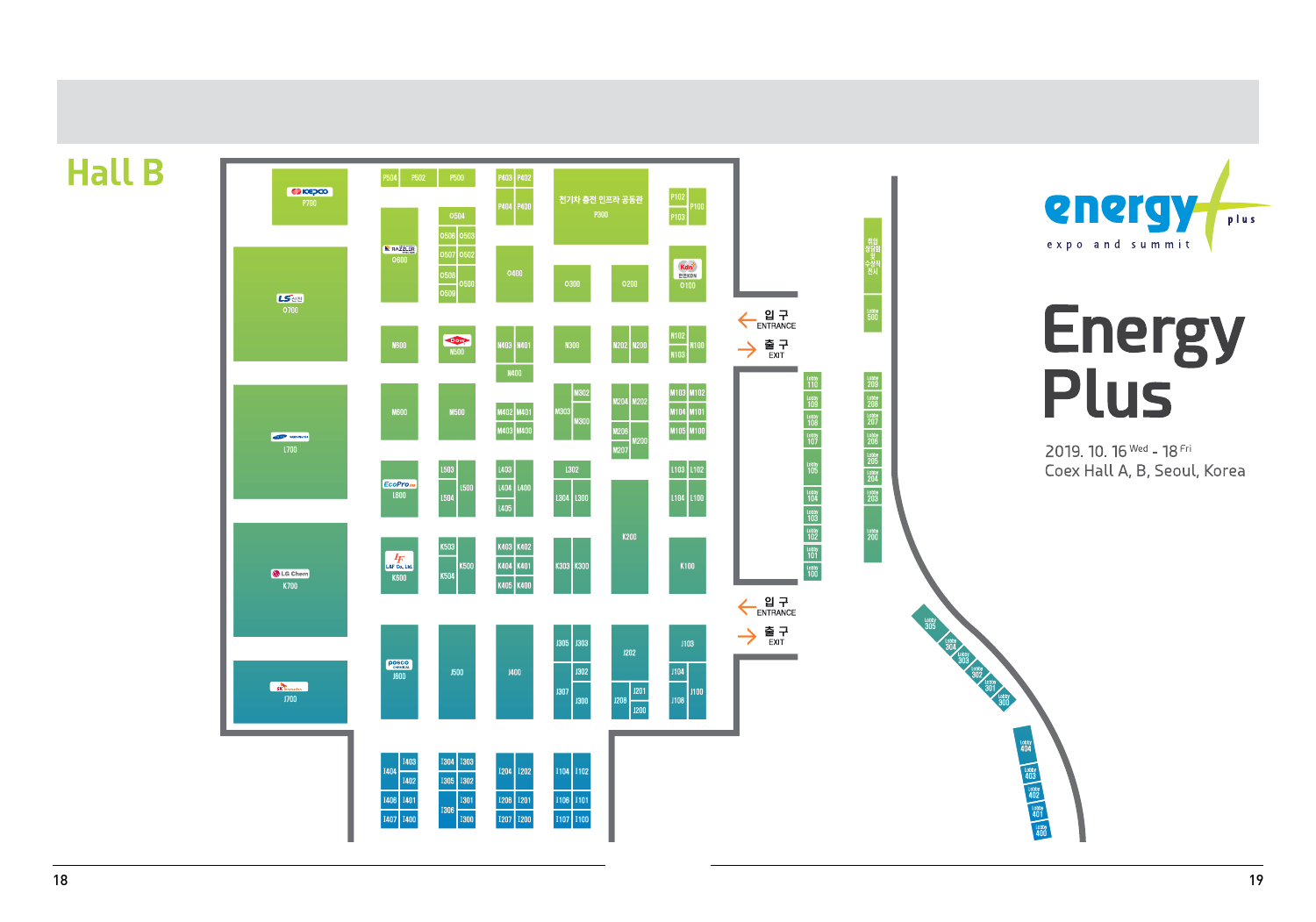| No. | 업체명                | <b>Exhibitor Name</b>                                                | 부스번호             |
|-----|--------------------|----------------------------------------------------------------------|------------------|
|     | 1 ㈜갑진              | KAPJIN CO., LTD                                                      | J305             |
|     | 2 ㈜그린파워            | Green Power Co., LTD                                                 | Lobby105         |
|     | 3 니바               | <b>NEBA</b>                                                          | Lobby203         |
| 4   | ㈜다한테크              | DAHAN TECH INC.                                                      | M302             |
|     | 5 대보마크네틱㈜          | DAEBO MAGNETIC CORPORATION                                           | M204             |
| 6   | 대영채비㈜              | Daeyoung Chaevi Co., Ltd                                             | P300             |
|     | 7 디케이앤씨(DK&C)      | DK&C                                                                 | Lobby100         |
|     | 8 로크웰오토메이션         | ROCKWELL AUTOMATION                                                  | J400             |
|     | 9 주식회사 리베스트        | LiBEST Inc.                                                          | 1106             |
|     | 10 리얼테크㈜           | Realtech Co., Ltd.                                                   | 0500             |
|     | 11 ㈜리폼테크           | REFORM CO.,LTD                                                       | 1101             |
|     | 12 마르포스㈜           | MARPOSS CO., LTD.                                                    | N401             |
|     | 13 말번파날리티칼         | MALVERN PANALYTICAL                                                  | Lobby204         |
|     | 14 ㈜맥사이언스          | McScience                                                            | N103             |
|     | 15 ㈜맥솔루션           | MAGSOLUTION Inc.                                                     | Lobby107         |
|     | 16 명성티엔에스㈜         | MyungSung TNS Co., Ltd.                                              | 1303             |
|     | 17 주식회사모던인텍(쓰루가전기) | Modernintech.Co.,LTD(TSURUGA)                                        | L <sub>100</sub> |
|     | 18 ㈜미섬시스텍          | MisumSystech Co., Ltd                                                | J202             |
|     |                    | 19 미쓰비시 케미칼 어드밴스드머티리얼즈 코리아 MITSUBISHICHEMICALADVANCEDMATERIALS KOREA | 1200             |
|     | 20 베이커휴즈           | Baker Hughes                                                         | M600             |
|     | 21 삼성SDI           | SAMSUNG SDI                                                          | L700             |
|     | 22 ㈜삼성컨트롤밸브        | SAMSUNG CONTROL VALVE CO., LTD.                                      | 1104             |
|     | 23 삼화콘덴서공업㈜        | SAMWHA CAPACITOR                                                     | 1207             |
|     | 24 서일전자㈜           | SEOILELECTRONICS CO., LTD.                                           | 1202             |
|     | 25 성일하이텍㈜          | SungEelHiTech Co., Ltd.                                              | Lobby108         |
|     | 26 성창 주식회사         | SUNGCHANG CO., LTD                                                   | K200             |
|     | 27 세드나이엔지㈜         | SEDNAENG CO., LTD.                                                   | K300             |
|     | 28 세안상사㈜           | SE-AN TRADING CO., LTD.                                              | M104             |
|     | 29 세창쎄미콘㈜          | Sechang Semicon Co., Ltd.                                            | 0502,506         |
|     | 30 ㈜세화테크놀러지        | SEHWATECHNOLOGY CO., LTD                                             | Lobby207         |
|     | 31 소프트플로우㈜         | SoftFlow Inc.                                                        | 0508             |
|     | 32 송암교역㈜           | SONG AM TRADING CORP                                                 | N202             |
|     | 33 스토브리코리아㈜        | STAUBLI KOREA                                                        | K100             |
|     | 34 ㈜싸이로드           | CYLOD Co, LTD.                                                       | 1100             |
|     | 35 ㈜쎄미온            | SEMION CO., LTD.                                                     | J200             |
|     | 36 ㈜씨아이에스          | CIS Co., Ltd                                                         | Lobby101         |
|     | 37 ㈜씨엠파트너          | CM PARTNER INC                                                       | P103             |
|     | 38 주식회사 씨티케이       | CTK.,LTD.                                                            | L <sub>102</sub> |
|     | 39 아이리히 코리아        | EIRICH KOREA                                                         | 1206             |
|     | 40 ㈜아이피에스오토        | IPS AUTO CO., LTD                                                    | M101             |

| No. | 업체명                                                       | <b>Exhibitor Name</b>      | 부스번호     |
|-----|-----------------------------------------------------------|----------------------------|----------|
|     | 41 ㈜아크레텍코리아                                               | ACCRETECH KOREA CO., LTD   | J108     |
|     | 42 ㈜애니게이트                                                 | anygate.com                | P100     |
|     | 43 ㈜앤비젼<br>ENVISION CO., LTD                              |                            | N403     |
|     | 44 ㈜어플라이드 스펙트라                                            | APPLIED SPECTRA, Inc.      | M102     |
|     | 45 ㈜에너지파트너즈                                               | ENERGYPARTNERS CO., LTD    | P402     |
|     | 46 에너테크인터내셔널㈜                                             | Enertech International Inc | 1306     |
|     | 47 ㈜에버온                                                   | EVERON Co., LTD            | P300     |
|     | 48 ㈜에보닉코리아<br>Evonik Korea Ltd.                           |                            | N600     |
|     | 49 에스디오(S.DIO)<br>Jiangsu CERA Thermal Technology CO.,LTD |                            | 1401     |
|     | 50 주식회사 에스엠케이<br>SMK CO., LTD                             |                            | J307     |
|     | 51 ㈜에이비넥소                                                 | ABNEXO Co., LTD            | M207     |
|     | 52 ㈜에이치시티                                                 | HCT Co., Ltd               | M103     |
|     | 53 ㈜에이치엠지                                                 | HMG Co., Ltd.              | Lobby303 |
|     | 54 ㈜에이치투                                                  | H <sub>2</sub>             | 0507     |
|     | 55 에이티엑스㈜                                                 | ATX CO., Ltd               | Lobby301 |
|     | 56 ㈜에코프로비엠                                                | ECOPROBM Co., Ltd          | L600     |
|     | 57 에프디씨㈜                                                  | FDC Co., Ltd.              | Lobby104 |
|     | 58 주식회사 엔켐                                                | ENCHEM Co., LtD            | Lobby200 |
|     | 59 ㈜엘앤에프                                                  | L&F Co., Ltd.              | K600     |
|     | 60 엘에스산전㈜                                                 | LSIS Co., Ltd.             | 0700     |
|     | 61 주식회사 엘콤                                                | ELCOM CO., LTD             | K200     |
|     | 62 엠브라운 코리아(유)                                            | <b>MBRAUN Korea</b>        | 1404     |
|     | 63 주식회사 엠이케이(맥엔지니어링)                                      | MEK INC. (MEK ENG)         | K303     |
|     | 64 ㈜엠쏘                                                    | MSO Co., Ltd.              | P404     |
|     | 65 연진에스텍                                                  | Thermal hazard technology  | M100     |
|     | 66 영인에이티 주식회사                                             | YOUNG IN AT                | N200     |
|     | 67 오토리브(유)                                                | Autoliv                    | 1201     |
|     | 68 ㈜온테스트                                                  | <b>ONTEST</b>              | K200     |
|     | 69 ㈜와이엠텍                                                  | YM Tech Co., Ltd           | N102     |
|     | 70 ㈜위슨테크놀로지                                               | WISON Technology Co., Ltd. | 0504     |
|     | 71 ㈜위코                                                    | <b>WECO</b>                | M202     |
|     | 72 주식회사 위트솔루션즈                                            | WIT Solutions Co., Ltd     | 1305     |
|     | 73 ㈜유니락                                                   | <b>UNILOK</b>              | J100     |
|     | 74 유완테크                                                   | YES Solutions Co., Ltd.    | Lobby205 |
|     | 75 ㈜유진테크놀로지                                               | YUJIN TECHNOLOGY Co., Ltd  | K200     |
|     | 76 ㈜유트론                                                   | Utron Co., Ltd.            | P502     |
|     | 77 이자벨렌훼테                                                 | <b>ISABELLENHüTTE</b>      | L104     |
|     | 78 이티씨                                                    | ETC CO., LTD.              | Lobby500 |
|     | 79 ㈜이포트                                                   | EPORT CO.,LTD              | Lobby300 |
|     | 80 인셀㈜                                                    | INCELL Co., Ltd.           | 0400     |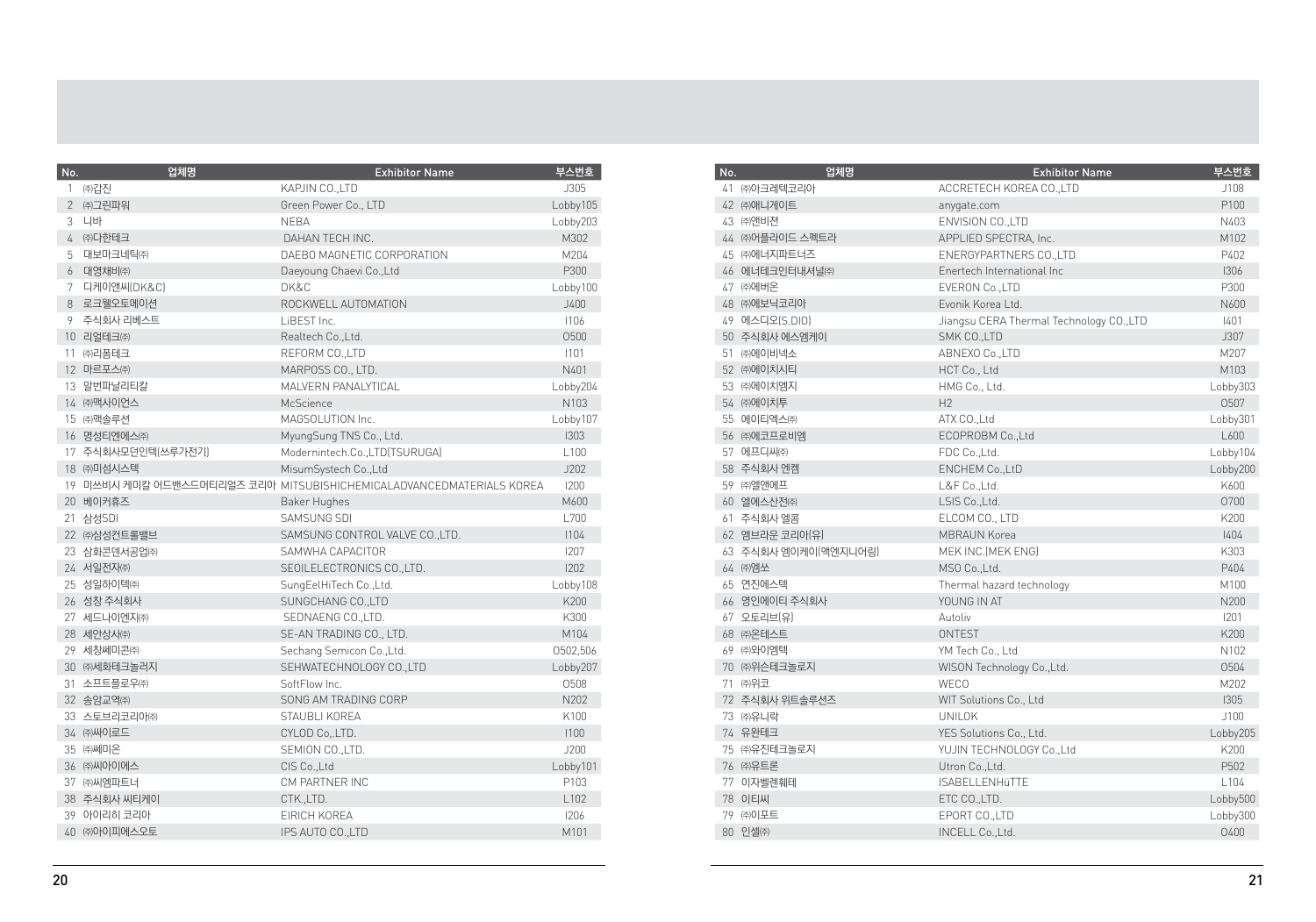| No. | 업체명               | <b>Exhibitor Name</b>                  | 부스번호     |
|-----|-------------------|----------------------------------------|----------|
|     | 81 ㈜인스코비          | INSCOBEE, InC.                         | 0503     |
|     | 82 제이앤디전자㈜        | J&D ELECTRONICS CO.,LTD                | P504     |
|     | 83 ㈜제이에프엠테크       | JFM Tech                               | M300     |
|     | 84 ㈜제일엠아이         | JEILMI CO.,LTD                         | 1302     |
|     | 85 ㈜동원이엔씨         | DONGWONENC CO., Ltd                    | P403     |
|     | 86 ㈜매니지온          | MANAGEON Inc.                          | P300     |
|     | 87 ㈜비오비 엔터프라이즈    | <b>BOB ENTERPRISE. INC.</b>            | P102     |
|     | 88 주식회사 레즐러       | Razzler Co., Ltd.                      | 0600     |
|     | 89 주식회사 스필        | SPEEL Co., Ltd                         | P300     |
|     | 90 ㈜제주전기자동차서비스    | JeJu Electric Vehicle Service Co., Ltd | P300     |
|     | 91 ㈜클린일렉스         | Klinelex Co., Ltd                      | P300     |
|     | 92 ㈜티팩토리          | Tfactory                               | 0300     |
|     | 93 ㈜피앤이시스템즈       | PNE SYSTEMS CO., LTD                   | P300     |
|     | 94 ㈜화인시스템         | Fine System Co., Ltd.                  | P400     |
|     | 95 중앙제어㈜          | JoongAngControl                        | 0200     |
|     | 96 중원통상           | Jung Won Corporation                   | Lobby109 |
|     | 97 ㈜지아이텍          | G.I. TECH Co., Ltd.                    | 1204     |
|     | 98 주식회사 지엘비이      | GLBE CO., LTD.                         | 1400     |
|     | 99 ㈜지엘켁           | GLChem Co., Ltd.                       | K200     |
|     | 100 ㈜첨단           | Choman Inc.                            | Lobby404 |
|     | 101 주식회사 청산에스티엠   | CHEONGSAN STM CO.,LTD.                 | L302     |
|     | 102 (재)충북테크노파크    | Chungbuk TechNo Park                   | K200     |
|     | 103 케스테크 주식회사     | KESSTECH Co., Ltd.                     | P500     |
|     | 104 ㈜타보스          | TABOS Inc.                             | M200     |
|     | 105 주식회사 테라테크노스   | Tera Technos Co., Ltd                  | M206     |
|     | 106 ㈜테크랜드         | Techland, Inc.                         | J104     |
|     | 107 텔콤아이씨피 주식회사   | Telcom ICP CO., Ltd                    | 1300     |
|     | 108 텔콤인터내쇼널㈜      | Telcom International Inc.              | 1301     |
|     | 109 DMEGC KOREA   |                                        | Lobby103 |
|     | 110 토마스/토마스케이블    | Thomas/Thomas Cable                    | J208     |
|     | 111 트윈텍아이엔씨-이티시스템 | Twintech Inc-ETSYSTEM                  | 0509     |
|     | 112 파낙스이텍㈜        | PANAXETEC CO., LTD                     | M105     |
|     | 113 파워로직스         | <b>POWERLOGICS</b>                     | N300     |
|     | 114 파워일렉트로닉스 매거진  | POWER ELECTRONICS MAGAZINE             | Lobby402 |
|     | 115 ㈜파워킹펌프        | POWERKING PUMP Corp.                   | Lobby206 |
|     | 116 파이어킴주식회사      | FIREKIM CO., LTD                       | 1407     |
|     | 117 파이퍼베큠코리아 유한회사 | PFEIFFER VACUUM KOREA LTD.             | 1402     |
|     | 118 포스코케미칼        | POSCO CHEMICAL CO., LTD.               | J600     |
|     | 119 ㈜플라스포         | PLASPO Co., LTD                        | L504     |
|     | 120 ㈜피엔티          | PEOPLE&TECHNOLOGY                      | J103     |

| No. | 업체명                                                 | <b>Exhibitor Name</b>                                         | 부스번호             |
|-----|-----------------------------------------------------|---------------------------------------------------------------|------------------|
|     | 121 ㈜피엠씨엔지니어링                                       | SIBA FUSE/Sicherungen                                         | N400             |
|     | 122 하이바코리아 유한회사                                     | HIBAR KORFA I TD                                              | 1102             |
|     | 123 한국다우케미칼실리콘 주식회사                                 | DOW CHEMICAL SILICONES<br>KOREA LTD.                          | M500             |
|     | 124 한국메탈실리콘㈜                                        | KOREA METAL SILICON CO., Ltd                                  | Lobby102         |
|     | 125 한국알박㈜                                           | UI VAC KORFA                                                  | P300             |
|     | 126 한국전기차충전서비스㈜                                     | Korea Electric Vehicle Charging<br>service                    | P300             |
|     | 127 한국전력공사                                          | KORFA FI FCTRIC POWER COR-<br>PORATION                        | P700             |
|     | 128 한국텔소닉 주식회사                                      | TELSONIC KOREA                                                | 1406             |
|     | 129 ㈜한국파워셀                                          | KORFAPOWERCELL                                                | L500             |
|     | 130 ㈜한신체인                                           | HANSHIN CHAIN CO., LTD.                                       | K500             |
|     | 131 한전케이디엔㈜                                         | <b>KEPCOKDN</b>                                               | 0100             |
|     | 132 ㈜한테크                                            | Hantech Co., Ltd.                                             | 1304             |
|     | 133 주식회사 휴비스                                        | HUBIS CO., LTD.                                               | J300             |
|     | 134 히오키코리아                                          | <b>HIOKI KOREA</b>                                            | N100             |
|     | 135 A.F.W                                           | A.F.W CO.,LTD                                                 | N500             |
|     | 136 Altech Chemicals Limited                        |                                                               | L <sub>103</sub> |
|     | 137 ARMOR                                           |                                                               | L300             |
|     | 138 BRIDGOLD COPPER FLEXIBLE CONNECTOR              |                                                               | M400             |
|     | 139 BYN CHEMICAL CO., LTD                           |                                                               | K403             |
|     | 140 CFRIEND ELECTRIC(KUNSHAN) CO., LTD              |                                                               | M402             |
|     | 141 DESICCANT.ROTORS.INTERNATIONAL                  |                                                               | J201             |
|     | 142 DONGGUAN GUANGMAI ELECTRONIC TECHNONLOGY        |                                                               | J302             |
| 143 | FUJIAN BLUE OCEAN&BLACK STONE TECHNOLOGY<br>CO.LTD. |                                                               | k504             |
|     | 144 GU                                              | General Utility Co., Ltd.                                     | Lobby208         |
|     | 145 HANGZHOU DRY AIR TREATMENT EQUIPMENT CO. LTD.   |                                                               | M403             |
|     | 146 IBTF 2020                                       |                                                               | Lobby302         |
|     | 147 IMERYS Graphite & Carbon                        |                                                               | L304             |
|     | 148 JIANGSUSAIDELIPHARMACEUTICALMACHINERYCO.,LTD    |                                                               | 1403             |
|     | 149 LG화학                                            | LG Chem.Ltd                                                   | K700             |
|     | 150 MAANSHAN OULIN MACHINERY EQUIPMENT CO.LTD       |                                                               | L403             |
|     | 151 NDC Technologies                                |                                                               | 1107             |
|     | 152 Neware Technology Limited.                      |                                                               | k503             |
|     | 153 MICA ELECTRICAL MATERIAL(LUHE) CO., LTD.        |                                                               | K401             |
|     | 154 Mo-Sci Korea                                    | Mo-Sci Korea Glass Seals(SOFC)<br>For Electrochemical Devices | M303             |
|     | 155 MYJ CHEMICAL CO., LTD                           |                                                               | K400             |
|     | 156 QINGDAO ON-BILLION INDUSTRIAL CO.,LTD           |                                                               | K405             |